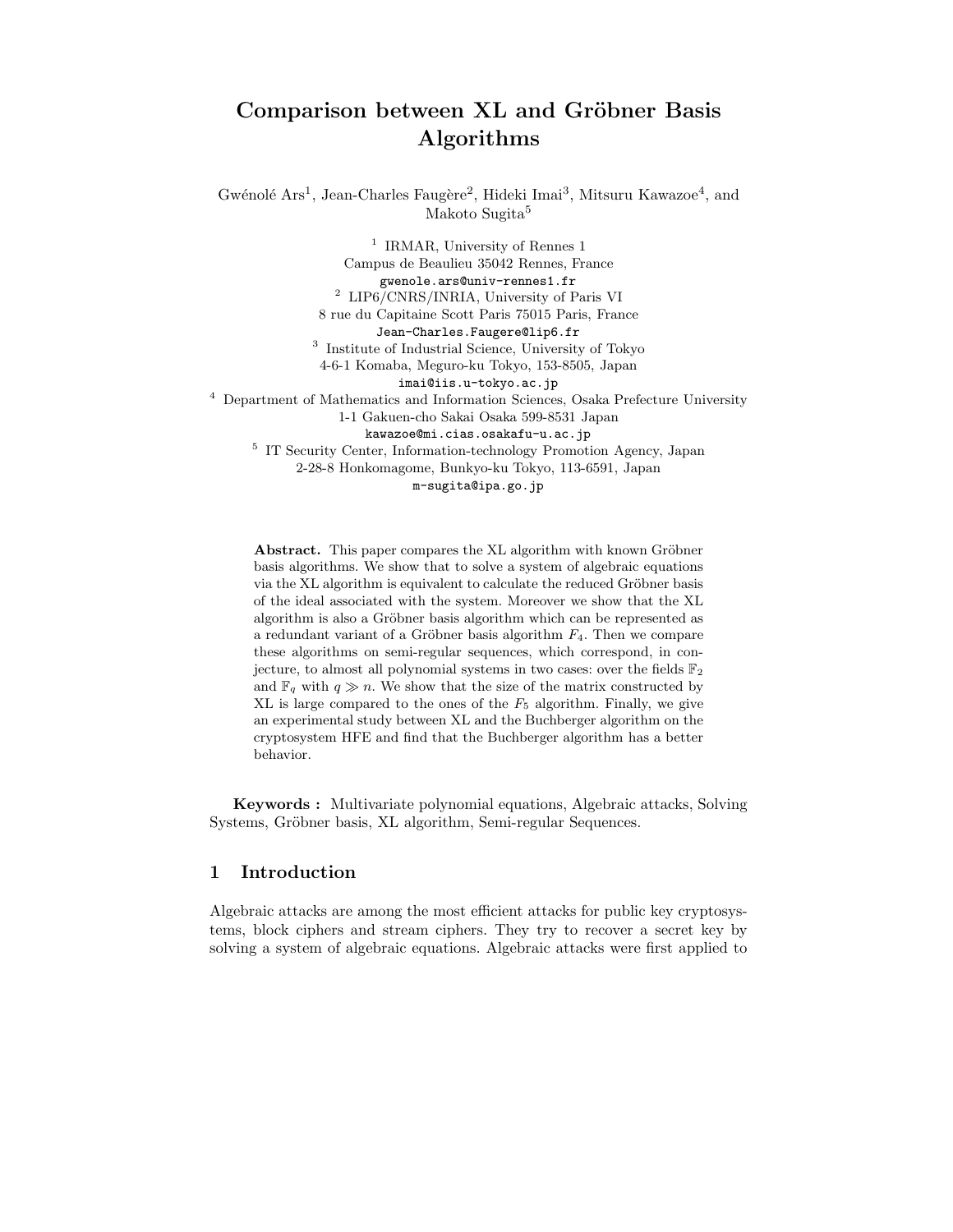Matsumoto-Imai Public Key Scheme in [19] by Jacques Patarin and a similar attack was also applied in [15]. Algebraic attacks were also applied to block ciphers in [6], where the complexity for attacking AES and Serpent was evaluated. Moreover, algebraic attacks were applied to stream cipher in [7], [8], [9] and improved in [1].

As a general method to solve a system of algebraic equations, we know Gröbner basis algorithms. The fastest of such algorithms previously known are the  $F_4$  and  $F_5$  algorithms introduced in [11] and [12], respectively.

The XL algorithm was proposed as an efficient algorithm for algebraic attacks. It was first introduced in [20] and applied to an attack for HFE which is an improved version of Matsumoto-Imai Public Key Scheme. It was improved in [5]. As stated in [20], in cryptographic scheme, a system of algebraic equations we are interested in has a unique solution over its defining field. The XL algorithm was proposed as a powerful technique to solve such special systems. In [20], it was stated that the XL algorithm does not try to calculate a whole Gröbner basis and therefore it should be more efficient.

Recently, by using the algorithms  $F_4$  and  $F_5$ , 80-bit HFE were first cryptanalyzed in [14], whereas the XL algorithm was not applicable to 80-bit HFE. Time results with an implementation under Magma are presented on A. Steel's web page (http://magma.maths.usyd.edu.au/users/allan/gb/). As we stated above, the  $F_4$  and  $F_5$  algorithms are Gröbner basis algorithms. Why did algebraic cryptanalysis based on these Gröbner basis algorithms exceed XL? We give an answer for this question in this article.

In this paper we clarify a relation between the XL algorithm and Gröbner basis algorithms. Moreover, we study the XL algorithm on semi-regular sequences, which correspond, according to a conjecture in a report [3], to almost all overdefined polynomial systems, and on the cryptosystem HFE.

More precisely, we show the following:

- 1. The XL algorithm does not introduce explicitly a monomial ordering. But we have proved that if the XL algorithm terminates, it will also terminate with a lexicographic ordering.
- 2. To solve a system of algebraic equations whose solution in a given finite field is unique amounts to nothing but to calculate the reduced Gröbner basis for the ideal associated with that system.
- 3. By 2, the XL algorithm is actually a Gröbner basis algorithm. Moreover it is essentially the same as the one treated in [17] and can be viewed as a redundant variant of a Gröbner basis algorithm  $F_4$ .
- 4. We study the XL algorithm on semi-regular sequences.
- On  $\mathbb{F}_2$ , that the degree D of the parameter needed for the XL algorithm is almost the same as the degree of the polynomials in the matrix constructed by the  $F_5$  algorithm. But the complexity of these two algorithms is specified by the size of the matrix: for example, for a quadratic multivariate polynomials with  $n = 128$  and  $m = 130$ , both algorithms reached the same degree 17 and the matrices generated by the XL algorithm will have about  $170 \times 10^{20}$ rows and  $6 \times 10^{20}$  columns compared to squared matrices with only  $6 \times 10^{20}$ rows and columns for the  $F_5$  algorithm.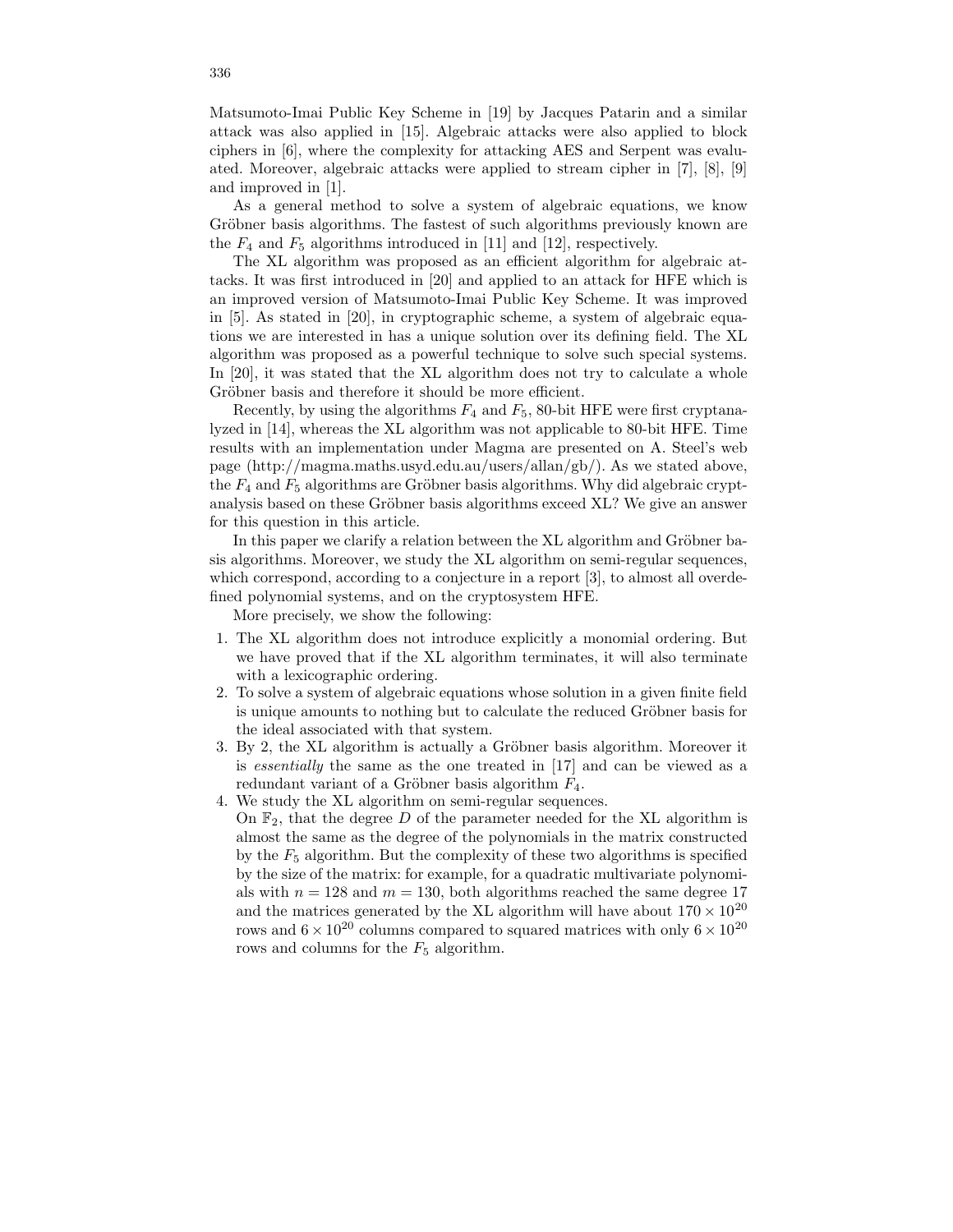On the field  $\mathbb{F}_q$ , with q very large compared to n, we show the XL algorithm terminates for a degree higher than Gröbner basis algorithms with a DRL order. Then it is obvious that XL matrices are huge compared to  $F_5$  matrices.

5. We complete this study on generic systems with a comparison of the XL algorithm and the Buchberger algorithm for a cryptosystem HFE. For this cryptosystem, a Gröbner basis algorithm finds a structure in the multivariate systems and never exceeds a low degree, whereas, for the XL algorithm, the degree seems to still increase with the number of variables n.

The XL algorithm was proposed to be a more efficient algorithm to solve a system of equations under a special condition without trying to calculate a whole Gröbner basis. But our results imply that the XL algorithm is not so efficient as it was expected to be.

In Section 2, we recall the description of the XL algorithm. In Section 3, we give an overview of the theory of Gröbner bases. In Section 4, we clarify a relation between the XL algorithm and the  $F_4$  algorithm. In Section 5, we study the behavior of the XL algorithm on semi-regular sequences. In Section 6, we give experimental results on HFE systems and in Section 7, we conclude this report.

## 2 The basic principle of XL

The XL algorithm is given as an algorithm which solves systems of quadratic equations having a solution in  $k^n$  for a finite field  $k = \mathbb{F}_q$ . Let A be a system of multivariate equations  $f_j = 0$ ,  $(1 \leq j \leq m)$  for  $f_j \in k[\mathbf{x}] := k[x_1, \ldots, x_n]$ . We denote the ideal generated by all  $f_j$  in A by  $\mathcal{I}_A$ . Then, XL is described as follows [20].

Algorithm 1 (The XL algorithm) For a positive integer  $D$ , execute the following steps:

- 1. Multiply: Generate all the products  $\prod_{j=1}^r x_{\ell_j} * f_i \in \mathcal{I}_\mathcal{A}$  with  $r \leq D-2$  and total degree  $\leq D$ .
- 2. Linearize: Consider each monomial in the  $x_i$  of degree  $\leq D$  as a new variable and perform the Gaussian elimination on the equations obtained in Step 1. The ordering on the monomials must be such that all the terms containing one variable (say  $x_1$ ) are eliminated last.
- 3. Solve: Assume that step 2 yields at least one univariate equation in the powers of  $x_1$ . Solve this equation over the finite fields (e.g., with Berlekamp's algorithm).
- 4. Repeat: Simplify the equations and repeat the process to find the values of the other variables.

In the original definition of the XL algorithm in [20], only quadratic equations are treated. If we change the condition "with  $r \leq D-2$  and total degree  $\leq D$ " in Step 1 to "with  $r \leq D - \deg(f_i)$ ", we can apply XL to a system of equations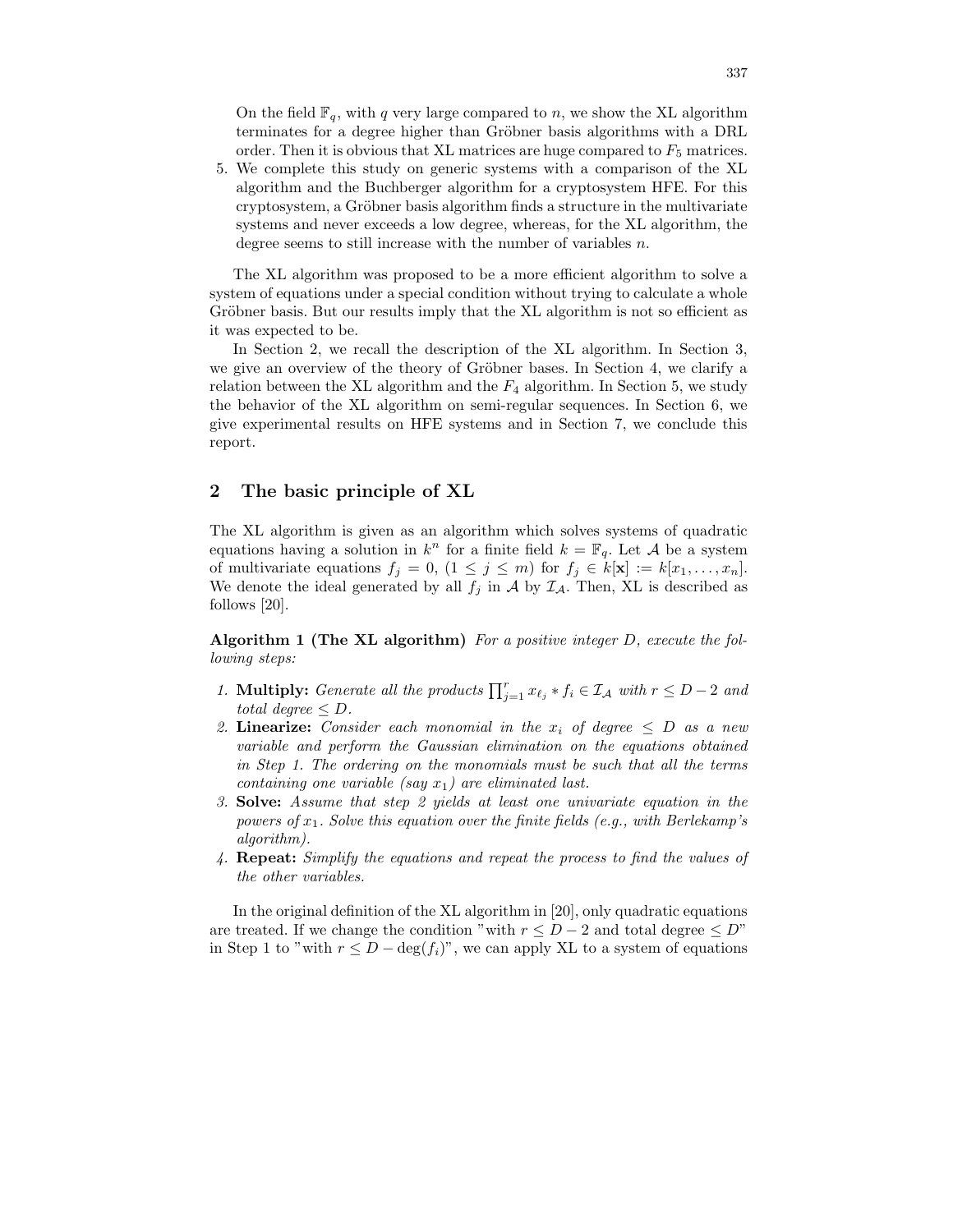including a non-quadratic equation. Note that this change does not contradict the original XL setting when a system of equations consists of quadratic equations. So hereafter, we use this generalized version in order to work in general case.

*Remark 1*. We can replace Step 1 of the XL algorithm by considering  $f_i^*$  the homogenization of  $f_i: f_i^* = Z^d f(\frac{x_1}{Z}, \dots, \frac{x_n}{Z}) \in k[\mathbf{x}, Z]$  and products  $m f_i^*$  with m a monomial with degree  $D-\deg(f_i^*)$ . All the computation is exactly the same. So the behavior of XL is the same on the homogenization of the system  $A$  as on  $A$ . We will use this remark on section 5, and for more properties of homogenization, we refer to [4].

## 3 Gröbner basis and some algorithms

#### 3.1 Basic notation and definitions

Let  $k[\mathbf{x}] = k[x_1, \ldots, x_n]$  be a polynomial ring with variables  $x_1, \ldots, x_n$  over a field k. For a monomial  $\mathbf{x}^{\alpha} = x_1^{\alpha_1} \cdots x_n^{\alpha_n}$ ,  $|\alpha| := \sum_{i=1}^n \alpha_i$  is called the *total degree* of this monomial. In the following, the set of all monomials in variables  $x_1, \ldots, x_n$ is denoted by  $M(x_1, \dots, x_n)$ , or simply by M. In the theory of Gröbner bases, we need to consider a monomial ordering (cf. [10]). One of such ordering is the degree reverse lexicographical order (DRL) defined as follows:

**Definition 1 (cf. [14]).** For  $\alpha = (\alpha_1, \ldots, \alpha_n)$ ,  $\beta = (\beta_1, \ldots, \beta_n) \in \mathbb{Z}_{>0}^n$ , We say ≥0  $\mathbf{x}^{\alpha} >_{DRL} \mathbf{x}^{\beta}$  if  $|\alpha| = \sum_{i=1}^{n} \alpha_i > |\beta| = \sum_{i=1}^{n} \beta_i$ , or  $|\alpha| = |\beta|$  and the right-most nonzero entry of the vector  $\alpha - \beta \in \mathbb{Z}^n$  is negative.

There are many monomial orderings. We choose one of such orderings on T and write it as  $\lt$ .

A nonzero polynomial f in  $k[\mathbf{x}]$  is written as  $f = \sum_{\alpha} c_{\alpha} \mathbf{x}^{\alpha}, c_{\alpha} \neq 0$ . We use the following notations:

 $T(f) = \{c_{(\alpha_1,\cdots,\alpha_n)}x_1^{\alpha_1}\cdots x_n^{\alpha_n} | c_{(\alpha_1,\cdots,\alpha_n)} \neq 0\}$ : the set of terms of f  $M(f) = \{x_1^{\alpha_1} \cdots x_n^{\alpha_n} \mid c_{(\alpha_1,\cdots,\alpha_n)} \neq 0\}$ : the set of monomials of f

We denote the *total degree*, the *leading term*, the *leading coefficient* and the leading term with respect to  $\lt$ , by  $deg(f)$ ,  $LM(f)$ ,  $LC(f)$  and  $LT(f)$  respectively. (For each definition, see [10].)

The ideal in  $k[\mathbf{x}]$  generated by a subset F is denoted by  $\langle F \rangle$ . We also denote by  $\langle I_1, \ldots, I_n \rangle$  the minimal ideal containing ideals  $I_1, \ldots, I_n$ .

Under the above notation, a *Gröbner basis* is defined as follows.

**Definition 2.** Let  $M$  be the set of all monomial of  $k[x]$  with a fixed ordering. A finite subset  $G = \{g_1, \ldots, g_m\}$  of an ideal  $\mathcal I$  is called a Gröbner basis if

$$
\langle \mathrm{LT}(g_1), \ldots, \mathrm{LT}(g_m) \rangle = \langle \mathrm{LT}(\mathcal{I}) \rangle.
$$

For a given ideal  $\mathcal{I}$ , its Gröbner basis is not unique. But the *reduced Gröbner* basis, which is defined as follows, is uniquely determined.

**Definition 3.** A Gröbner basis  $G = \{f_1, \ldots, f_m\}$  of an ideal  $\mathcal I$  is called reduced Gröbner basis if for all i,  $LC(f_i) = 1$  and any monomial of  $f_i$  is not divisible by any element of  $LM(G\{f_i\})$ .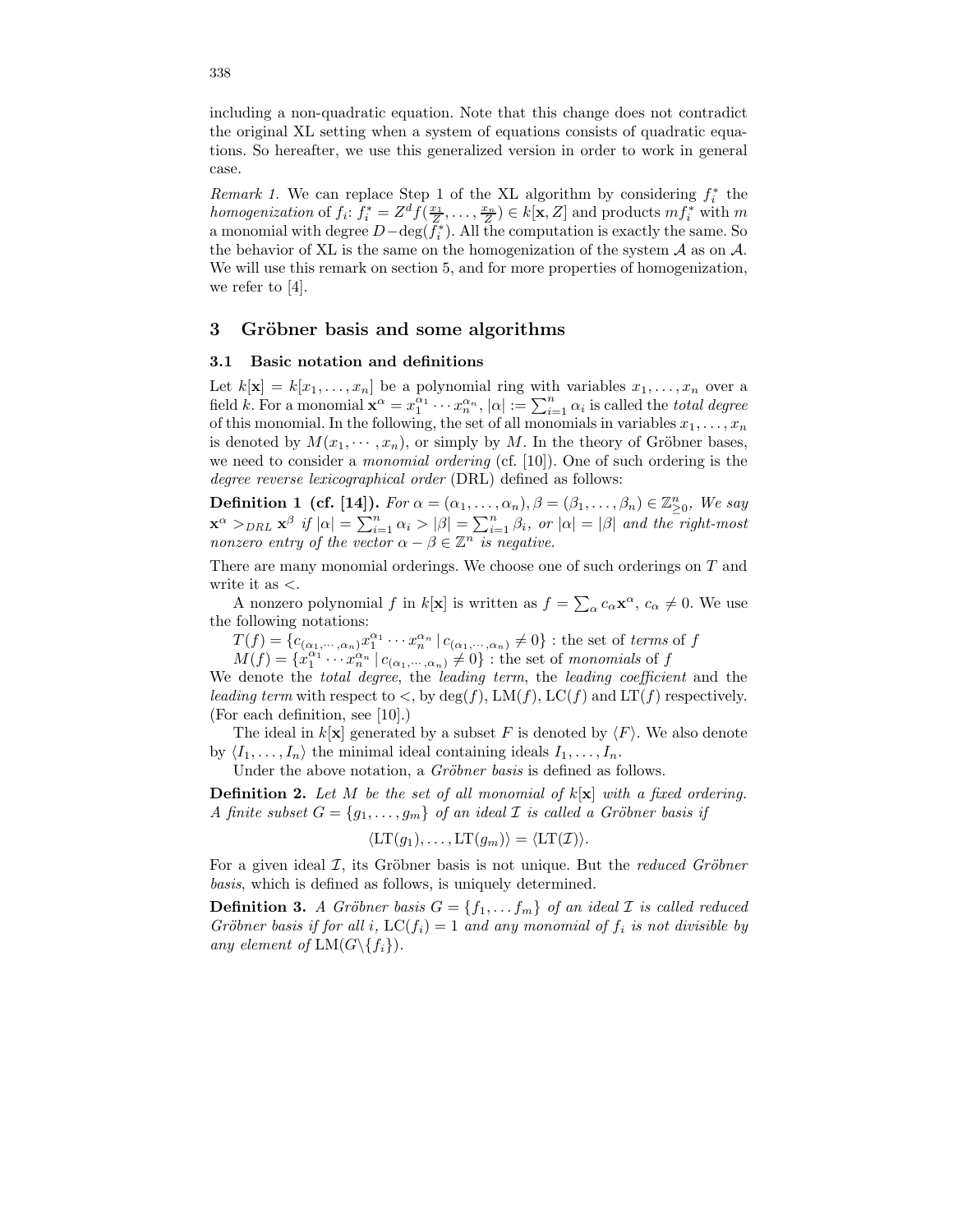#### 3.2 The Buchberger algorithm

An algorithm which calculates a Gröbner basis is called a *Gröbner basis algo*rithm. The Buchberger algorithm is one of them.

**Definition 4.** Let  $f, g \in k[x]$  be nonzero polynomials. The S-polynomial of f and g is the combination

$$
S(f,g) := LC(g) \frac{\operatorname{lcm}(\operatorname{LM}(f), \operatorname{LM}(g))}{\operatorname{LM}(f)} f - LC(f) \frac{\operatorname{lcm}(\operatorname{LM}(f), \operatorname{LM}(g))}{\operatorname{LM}(g)} g.
$$

For a finite set G of polynomials in  $k[\mathbf{x}]$  and a polynomial  $f \in k[\mathbf{x}]$ , we denote by  $\bar{f}^G$ , a remainder of f on division by G. (For the definition of division by a finite set of polynomials, see [10] for example.)

**Theorem 1.** A basis  $G = \{g_1, \ldots g_m\}$  of an ideal  $\mathcal I$  in  $k[\mathbf{x}]$  is a Gröbner basis if and only if for all pairs  $i \neq j$ ,  $\overline{S(g_i, g_j)}^G = 0$ .

As a result of Theorem 1, we have the The Buchberger algorithm:

#### Algorithm 2 (The Buchberger algorithm)

*Input: an ordered set*  $F = (f_1, \ldots, f_m)$  *in*  $k[\mathbf{x}]$ Output: a Gröbner basis  $G = \{g_1, \ldots, g_s\}$  for  $I = \langle f_1, \ldots, f_m \rangle$  with  $F \subset G$  $G := F$ Repeat  $H := G$ For each pair  $(p, q)$ ,  $p \neq q$  in H, If  $S := \overline{S(p,q)}^H \neq 0$ , Then  $G := G \cup \{S\}$ Until  $H = G$ 

We remark that the reduced Gröbner basis is calculated in a finite number of steps from a Gröbner basis.

#### 3.3 Some other algorithms

D. Lazard in the articles [17] describes a relationship between the method of the computation of Gröbner bases and the one based on Gaussian Eliminations on matrix for the system  $\mathcal{A}$ . Moreover there are some other Gröbner basis algorithms based on Gaussian elimination:  $F_4$  [11],  $FGLM$  [13] and  $F_5$  [12]. We explain now the relationship between polynomials and matrices.

For a system A of equations  $f_j = 0$   $(j = 1, 2, ..., m)$ , let us consider a finite list  $G = (g_1, \ldots, g_m)$  of elements of the ideal generated by  $f_j$ , the ordered set  $M_G = [t_1, \ldots, t_l]$  of monomials of all  $g_i$  with respect to a fixed order  $\lt$ . A matrix A whose  $(i, j)$ -entry is given as the coefficient of  $t_j$  in  $g_i$  is called the *coefficient* matrix of G. Note that  ${}^tG = A {}^tM_G$  where  ${}^tG$  and  ${}^tM_G$  mean the transpose of each. Let  $\tilde{A}$  be the row echelon form of  $A$  obtained by using elementary row operations in a standard linear algebra<sup>6</sup>. Then we call  $\tilde{G}$  given by  ${}^t\tilde{G} := \tilde{A} {}^tM_G$ the row echelon basis of  $G$ . When we take the reduced row echelon form of  $G$ , we say G the reduced row echelon basis of G (In [11], this is called the row echelon basis). Calculation of the reduced row echelon basis is an essential part of  $F_4$ .

<sup>6</sup> This procedure is so-called the Gaussian elimination.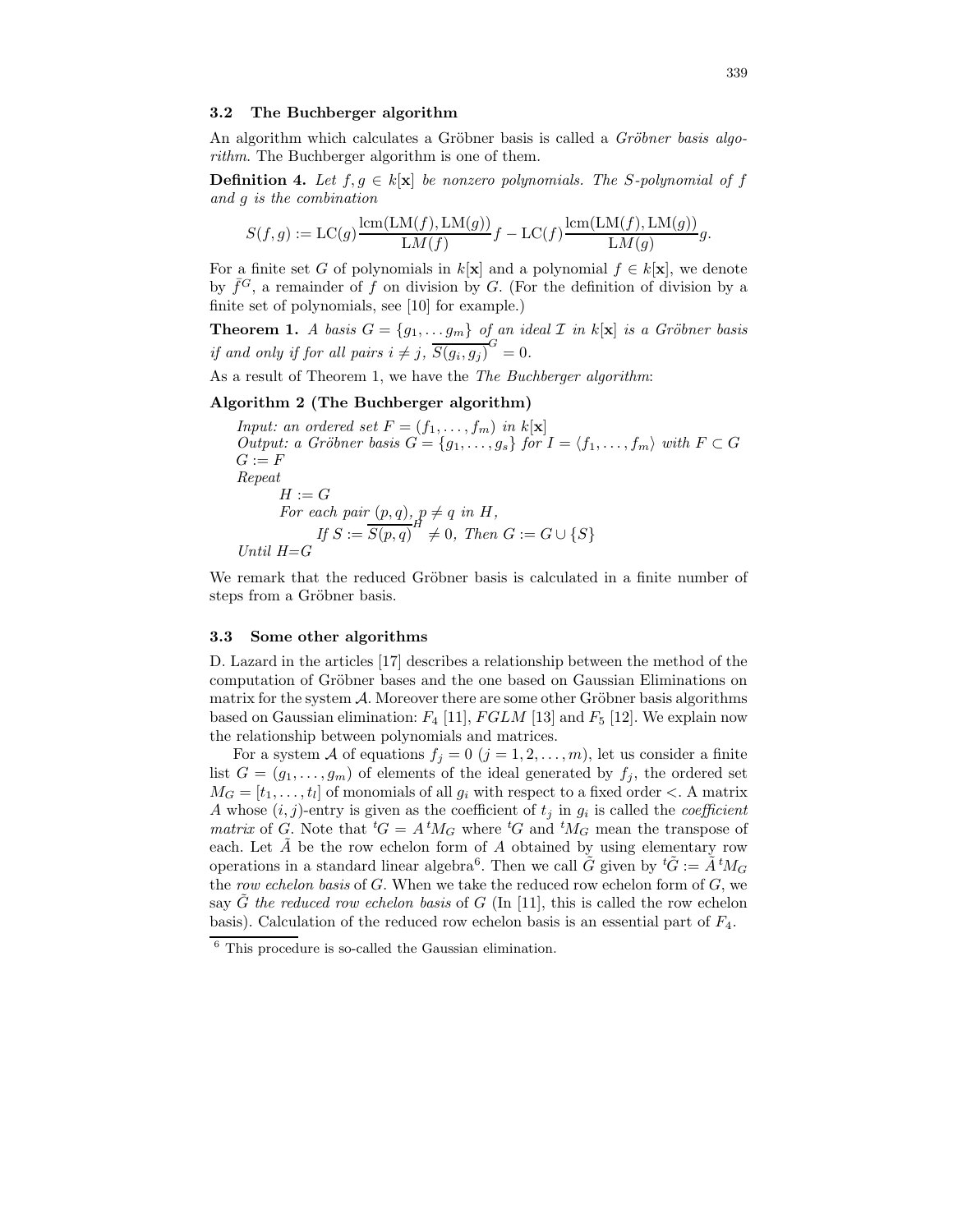## 4 Relation between XL and Gröbner basis algorithms

## 4.1 The choice of a monomial ordering

To compare the XL algorithm with Gröbner basis algorithms, we need to give an explicit monomial ordering for XL. As the XL algorithm does not give an explicit monomial ordering, we need to introduce the following lemma :

**Lemma 1.** Let  $A$  be a system of m multivariate equations with n variables.

XL terminates for a degree  $D \iff XL$  terminates for a degree D with the Lexicographic ordering

*Proof.* Let be M (respect. M') the coefficient matrix of the list  $\{(\prod_{j=1}^{k} x_{i_j}) * f_i\}$ with  $k \leq D - \deg(f_i)$  for XL (respect. with the Lexicographic ordering). So we can write  $M = (A|B)$  and  $M' = (A'|B')$  such that B (respect. B') corresponds to the columns for the univariate monomials. Moreover  $M'$ ,  $A'$  and  $B'$  are only column permutations of  $M$ ,  $A$  and  $B$ .

If XL terminates for a degree D, it means that  $rank(M) > rank(A)$ . Then  $rank(M') > rank(A')$  and then XL will find an univariate polynomial with the lexicographic ordering.  $\Box$ 

#### 4.2 Pre-assumption of the XL algorithm

Let  $k = \mathbb{F}_q$  be a finite field with q elements and let A be a system of multivariate equations  $f_j = 0$   $(1 \leq j \leq m)$  where  $f_j \in k[x_1, \ldots, x_n]$ . As stated *implicitly* in the introduction of [20], XL was proposed to be an efficient algorithm to solve a system of multivariate equations satisfying the following condition.

**Condition 1** The system A has only one solution  $(x_1, \ldots, x_n) = (a_1, \ldots, a_n)$ in  $k^n$ . (i.e. A has a solution  $(a_1, \ldots, a_n)$  in  $k^n$  and no other solution in  $k^n$ .)

Note that the system  $A$  under Condition 1 can have another solution in  $K<sup>n</sup>$ for some extension field  $K(\neq k)$  of k. To determine the solution in  $k^{n}$ , we need extra equations  $x_i^q - x_i = 0$   $(i = 1, ..., n)$ . Thus the ideal we have to consider is generated by  $f_j$   $(j = 1, ..., m)$  and  $x_i^q - x_i$   $(i = 1, ..., n)$ . We denote this ideal by  $\mathcal{I}_{\mathcal{A}}$ . Then we have the following important theorem.

**Theorem 2.** Let A be a system of multivariate equations  $f_j = 0, j = 1, 2, \ldots, m$ in  $k[x_1, \ldots, x_n]$  with  $k = \mathbb{F}_q$ . Let  $\widetilde{\mathcal{I}}_{\mathcal{A}}$  be the ideal  $\langle f_1, \ldots, f_m, x_1^q - x_1, \ldots, x_n^q - x_n \rangle$ . Then a solution  $(x_1, \ldots, x_n) = (a_1, \ldots, a_n) \in k^n$  of A is unique in  $k^n$  if and only if  $\widetilde{\mathcal{I}}_{\mathcal{A}} = \langle x_1 - a_1, \ldots, x_n - a_n \rangle$ .

*Proof.* If  $(x_1, \ldots, x_n) = (a_1, \ldots, a_n)$  is a unique solution in  $k^n$  of  $\mathcal{A}, \mathcal{I}_{\mathcal{A}} \subset$  $\langle x_1 - a_1, \ldots, x_n - a_n \rangle$  and  $(a_1, \ldots, a_n)$  is a unique solution in  $\bar{k}^n$  of a system which consists of  $f_j = 0$   $(j = 1, ..., m)$  and  $x_i^q - x_i = 0$   $(i = 1, ..., n)$  for an algebraic closure  $\vec{k}$  of k because  $x_i^q - x_i = 0$  has solutions only in k. Then from Hilbert's Nullstellensatz (cf. [10]), for each  $i = 1, \ldots, n$ , there exists a positive integer  $\ell_i$  such that  $(x_i - a_i)^{\ell_i} \in \widetilde{\mathcal{I}}_{\mathcal{A}}$ . Since  $x_i - a_i = \gcd(x_i^q - x_i, (x_i - a_i)^{\ell_i}) \in \widetilde{\mathcal{I}}_{\mathcal{A}}$ , we have  $\widetilde{\mathcal{I}}_{\mathcal{A}} = \langle x_1 - a_1, \ldots, x_n - a_n \rangle$ . For the converse, it is obvious.  $\Box$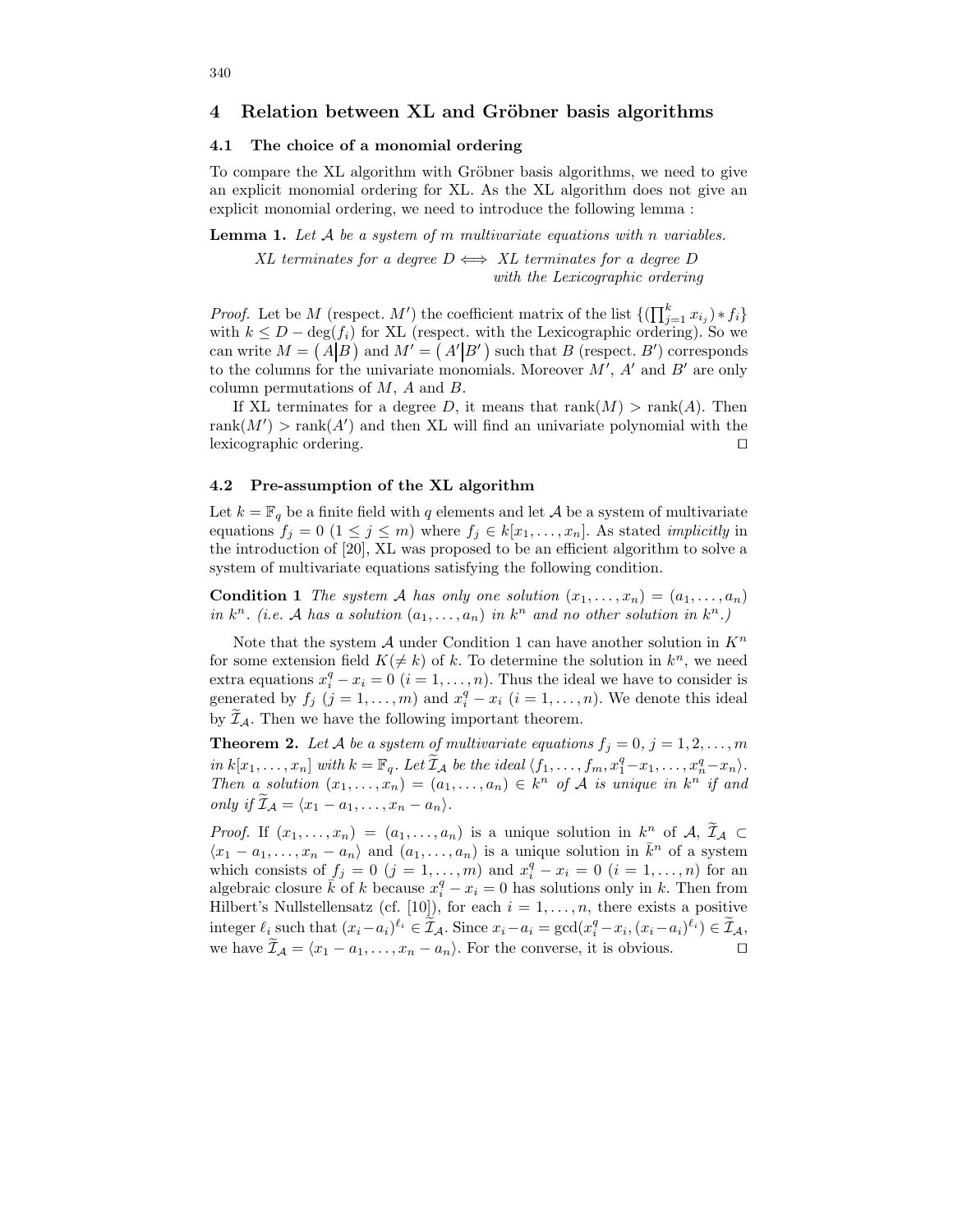By this theorem, Condition 1 is equivalent to the following condition.

**Condition 2** The reduced Gröbner basis with respect to DRL of the ideal  $\widetilde{\mathcal{I}}_{\mathcal{A}} =$  $\langle f_1, \ldots, f_m, x_1^q - x_1, \ldots, x_n^q - x_n \rangle$  is  $\{x_1 - a_1, \ldots, x_n - a_n\}.$ 

Thus the problem to solve A defined over  $k = \mathbb{F}_q$  under the Condition 1 coincides with the problem to calculate the reduced Gröbner basis of the ideal generated by equations in A and field equations  $x_i^q - x_i = 0$  under the Condition 2, which is not a new problem. In particular, if the XL algorithm can solve a system A of algebraic equations over  $\mathbb{F}_q$  under the Condition 1, it actually computes the reduced Gröbner basis of the ideal  $\mathcal{I}_{A}$ .

#### 4.3 Relation between XL and the  $F_4$  algorithm

We use the same notation as in (3.1). Here we show the XL algorithm gives a Gröbner basis algorithm which can be viewed as a redundant variant of the  $F_4$  algorithm. (For the description of the original  $F_4$ , see [11].) To give such a description, we need the following definition.

**Definition 5.** (1) A critical pair of two polynomials  $(f_i, f_j)$  is an element of  $M^2 \times k[\mathbf{x}] \times M \times k[\mathbf{x}]$ ,  $Pair(f_i, f_j) := (lcm_{ij}, t_i, f_i, t_j, f_j)$  such that

$$
lcm(Pair(f_i, f_j)) = lcm_{ij} = LM(t_i f_i) = LM(t_j f_j) = lcm(LM(f_i), LM(f_j)).
$$

(2) For a critical pair  $p_{ij} = Pair(f_i, f_j)$ ,  $deg(lcm_{ij})$  is called the degree of  $p_{ij}$ and denoted by  $\deg(p_{ij})$ . Let P be a list of critical pairs. For  $p = Pair(f, g) \in P$ and  $d \in \mathbb{N}$ , we define two functions  $XLLeft(p, d) = \{(t, f)|t \in M, \deg(t * f) \leq d\},\$ and  $XLRight(p, d) = \{(t, g)|t \in M, \deg(t * g) \leq d\}$ . We write  $XLLeft(P, d)$  $p \in P$  XLLeft(p, d) and XLRight(P, d) =  $\bigcup_{p \in P}$  XLRight(p, d).

For a list of critical pairs P and a positive integer  $d \in \mathbb{N}$ , we set

$$
Sel(P, d) := \{ p \in P \mid \deg(lcm(p)) \leq d \}.
$$

Now we give an  $F_4$ -like description of the XL algorithm.

## Algorithm 3 (The XL Algorithm)

Input:  $\left\{ \begin{array}{c} F : a \text{ finite subset of } k[\mathbf{x}] \\ \text{gcd } s \text{ and } a \text{ above} \end{array} \right.$ Sel : fixed as above. Output: a finite subset of  $k[\mathbf{x}]$ .  $G := F, \, \tilde{F}_0^+ := F \, \text{ and } d := 0$  $P := \{Pair(f, g) | f, g \in G \text{ with } f \neq g \}$ While  $P \neq \phi$  Do  $d := d + 1$  $L_d := \text{XLLeft}(P, d) \cup \text{XLRight}(P, d)$  $P_d := Sel(P, d)$  $P := P \setminus P_d$  $\tilde{F}_d^+ := \text{Reduction}(L_d)$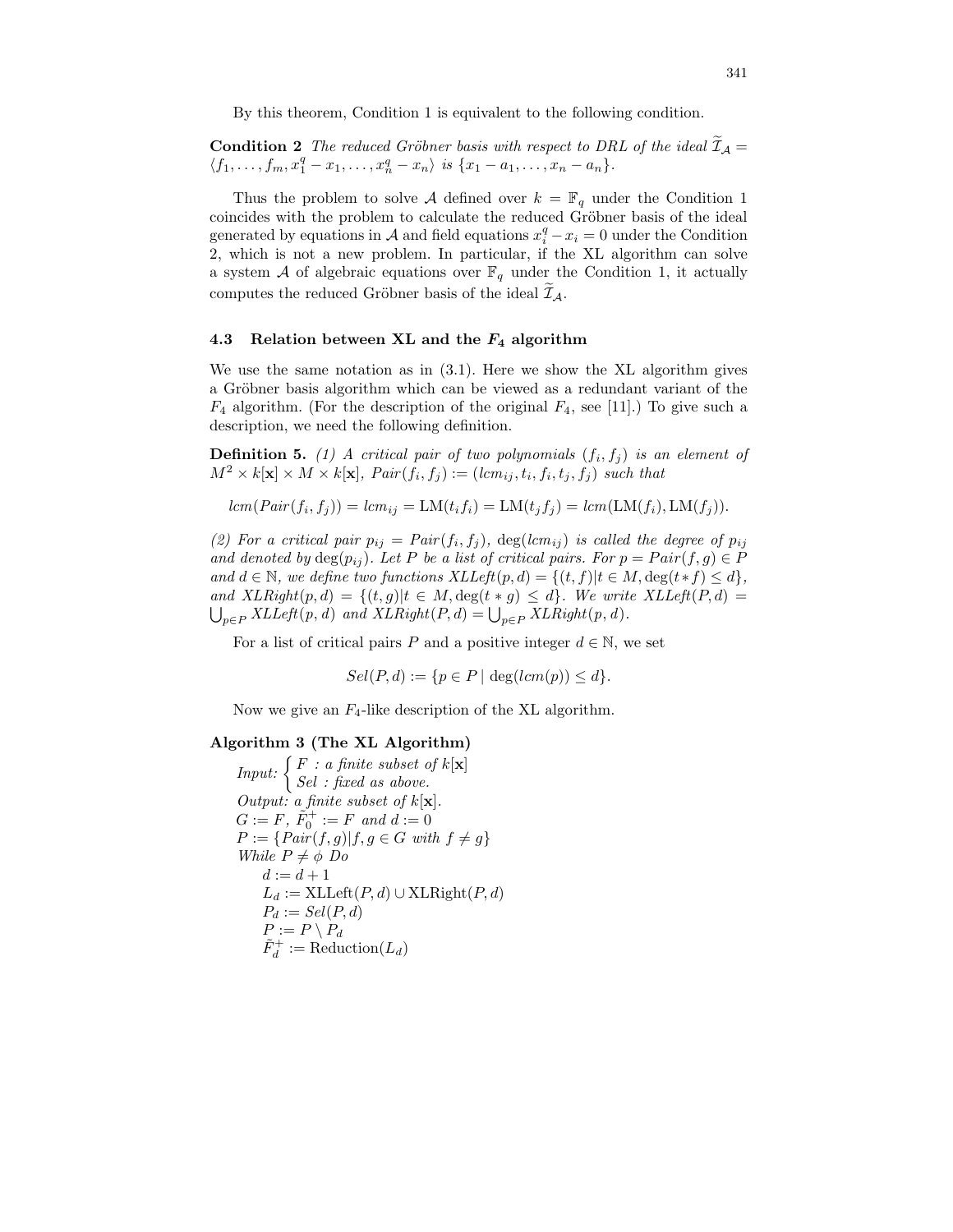```
For h \in \tilde{F}_d^+ Do
P := P \cup \{Pair(h, g) | g \in G\}G := G \cup \{h\}Return G
```
Reduction

Return F

*Input: a finite subset L of M*  $\times$  k[**x**] Output: a finite subset of  $k[x]$  (possibly an empty set).  $F := \text{Symbolic Preprocessing}(L)$  $F := \mathit{Reduction}$  to Row Echelon Basis of F w.r.t.  $\lt$  $\tilde{F}^+ := \{ f \in \tilde{F} | \mathrm{LM}(f) \notin \mathrm{LM}(F) \}$  $Return \tilde{F}^+$ Symbolic Preprocessing Input: a finite subset L of  $M \times k[x]$ Output: a finite subset of  $k[\mathbf{x}]$  $F := \{t * f \mid (t, f) \in L\}$ 

*Remark 2.* In the original description of XL, it seems that the bound  $D$  is taken globally at once. However, to implement XL, there seems to be the following four ways to realize the process determining the optimal value of  $D$ . Let  $\mathcal A$  be a system of equations you want to solve. Then each way is described as follows.

- 1. Begin with  $D = 1$ . Do XL described as in Definition 1 for A. If you cannot obtain the solution, set  $D := D + 1$  and do XL again for A with the new D.
- 2. Begin with  $D = 1$ . Iterate 'Multiply' and 'Linearize' described as in Definition 1 for  $A$  by adding new equations obtained by 'Linearize' to  $A$ . If you cannot solve the resulting system, then return to the original  $A$ , set  $D := D + 1$  and iterate the same procedure as for  $D = 1$ . Repeat until you obtain the solution.
- 3. Begin with  $D = 1$ . Do XL described as in Definition 1 for A. If you cannot obtain the solution, then set  $D := D + 1$ , replace A by the resulting system obtained by 'Linearize' in the previous XL and do XL again for the new A and D. Repeat until you obtain the solution.
- 4. Begin with  $D = 1$ . Iterate 'Multiply' and 'Linearize' described as in Definition 1 for  $\mathcal A$  by adding new equations obtained by 'Linearize' to  $\mathcal A$ . If you cannot solve the resulting system  $\mathcal{A}'$ , then replace  $\mathcal{A}$  by  $\mathcal{A}'$ , set  $D := D + 1$ and iterate the same procedure as for  $D = 1$ . Repeat until you obtain the solution.

The first two processes are slightly different from the others. The degree reached for the third and the fourth ones can be lower than the degree of the others. The Gaussian elimination of polynomials with degree  $D$  can give polynomials with lower or equal to  $D-1$ . For example, let us consider the system  $x_2^2 + x_3 = 0, x_1x_2 - x_2 = 0, x_3^3 + x_1 = 0$ . For  $D = 3$ , the polynomial  $x_3x_1 - x_3 = (x_1 - 1)(x_2^2 + x_3) - x_2(x_1x_2 - x_2)$  appear in resulting system obtained by 'Linearize', and then for  $D = 4$ , the third and fourth methods find the

342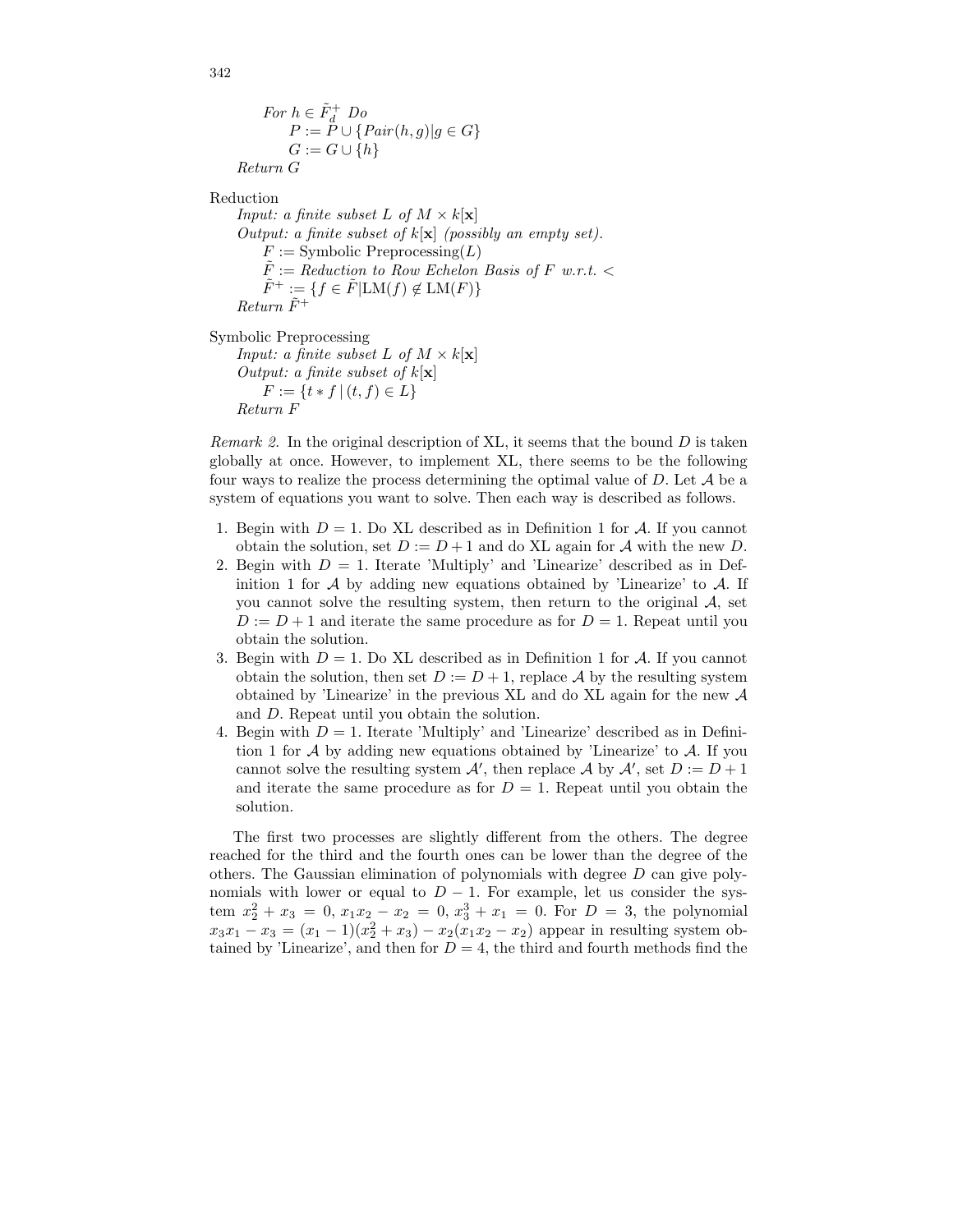univariate polynomial  $x_1^2 - x_1 = (x_1 - 1)(x_3^3 + x_1) - x_3^2(x_3x_1 - x_3)$ . Whereas, the two first methods need a degree  $D = 5$  to find this polynomial because  $x_1^2 - x_1 = (x_1 - 1)(x_3^3 + x_1) - (x_3^2x_1 - x_3^2)(x_2^2 + x_3) + x_3^2x_2(x_1x_2 - x_2).$ 

In the above description of XL, we take the third one. You may take one of the other three realizations but the rest of our result holds for all of them. We should remark that XL taking  $D$  as in the first one is *essentially* the same as the Gröbner basis algorithm treated in [17].

In the above description of the XL algorithm, we keep some redundancy in the description to show the similarity to the  $F_4$  algorithm. Note that in algebraic attacks using  $XL$ , the input  $F$  should be a set of polynomials which comes from all equations in a given system of equations  $A$  whose solution in  $k^n$  is unique and all field equations  $x_i^q - x_i = 0$  for all variables  $x_i$ . 'Multiply' in XL corresponds to the calculation of  $L_d$  and "Symbolic Preprocessing". And 'linearize' corresponds to "Reduction". Note that, XL in the above description can be viewed as a redundant variant of  $F_4$ . This is because XLLeft and XLRight collect more polynomials and therefore the set of polynomials constructed in "Symbolic Preprocessing" is much larger than the one in  $F_4$ . In fact, XL collects all the products  $\prod_{j=1}^r x_{l_j} * f_i$  with  $r \leq D - \deg(f_i)$ , whereas  $F_4$  collects only polynomials needed in the Gaussian elimination.

The above description enables us to prove the following theorem.

**Theorem 3.** Let F be a finite set of polynomials in  $k[x]$ . Then Algorithm 3 computes a Gröbner basis G for the ideal  $\langle F \rangle$  in  $k[\mathbf{x}]$  such that  $F \subseteq G$ .

*Proof.* Let d be a positive integer and  $G_d$  the set G obtained for that d in the while-loop. If  $\tilde{F}_d^+ \neq \phi$ , then  $\deg h \leq d$  for any  $h \in \tilde{F}_d^+$  and hence  $h \in L_{d+1}$  in the next loop. Then it is obvious that  $h \notin \tilde{F}_{d+1}^+$ . Since any  $g \in G_{d-1}$  of  $\deg g \le d$  is contained in  $L_d$ ,  $h \notin G_{d-1}$  for any  $h \in \tilde{F}_d^+$  and hence we have  $G_{d-1} \subsetneq G_d$  when  $\tilde{F}_d^+ \neq \phi$ .

First, we show that Algorithm 3 terminates in a finite number of steps. Suppose that Algorithm 3 does not terminate. Then there is an infinite sequence  $(d_i)$  of positive integers such that  $d_i < d_{i+1}$  and  $\tilde{F}^+_{d_i} \neq \phi$  for all i. From the above observation, we have an infinite ascending chain  $G_{d_i} \subsetneq G_{d_{i+1}} \subsetneq \cdots$ . But it contradicts to the fact that the ring  $k[x]$  is noetherian.

Now we show the output G of Algorithm 3 is actually a Gröbner basis of  $\langle F \rangle$ . Since  $G = \bigcup_{d \geq 0} \tilde{F}_d^+$  and  $\tilde{F}_d^+ \subset \langle F \rangle$ , we have  $F \subset G \subset \langle F \rangle$ . The remaining task is to show  $\overline{S(f,g)}^G = 0$  for all  $f \neq g$  in G. Put  $\tilde{d} := \deg(Pair(f,g))$ . Then the S-polynomial  $S(f, g)$  is contained in  $L_{\tilde{d}}$  and hence  $\overline{S(f, g)}^{G_{\tilde{d}}}=0$ . In particular, we obtain  $\overline{S(f,g)}^G = 0$ . Thus, by Theorem 1, the output G is actually a Gröbner basis of  $\langle F \rangle$ .

## 5 Semi-regular sequences

In this section, we try to give a bound on the matrix size of the XL algorithm compared to the matrix size of the  $F_5$  algorithm for most polynomial systems.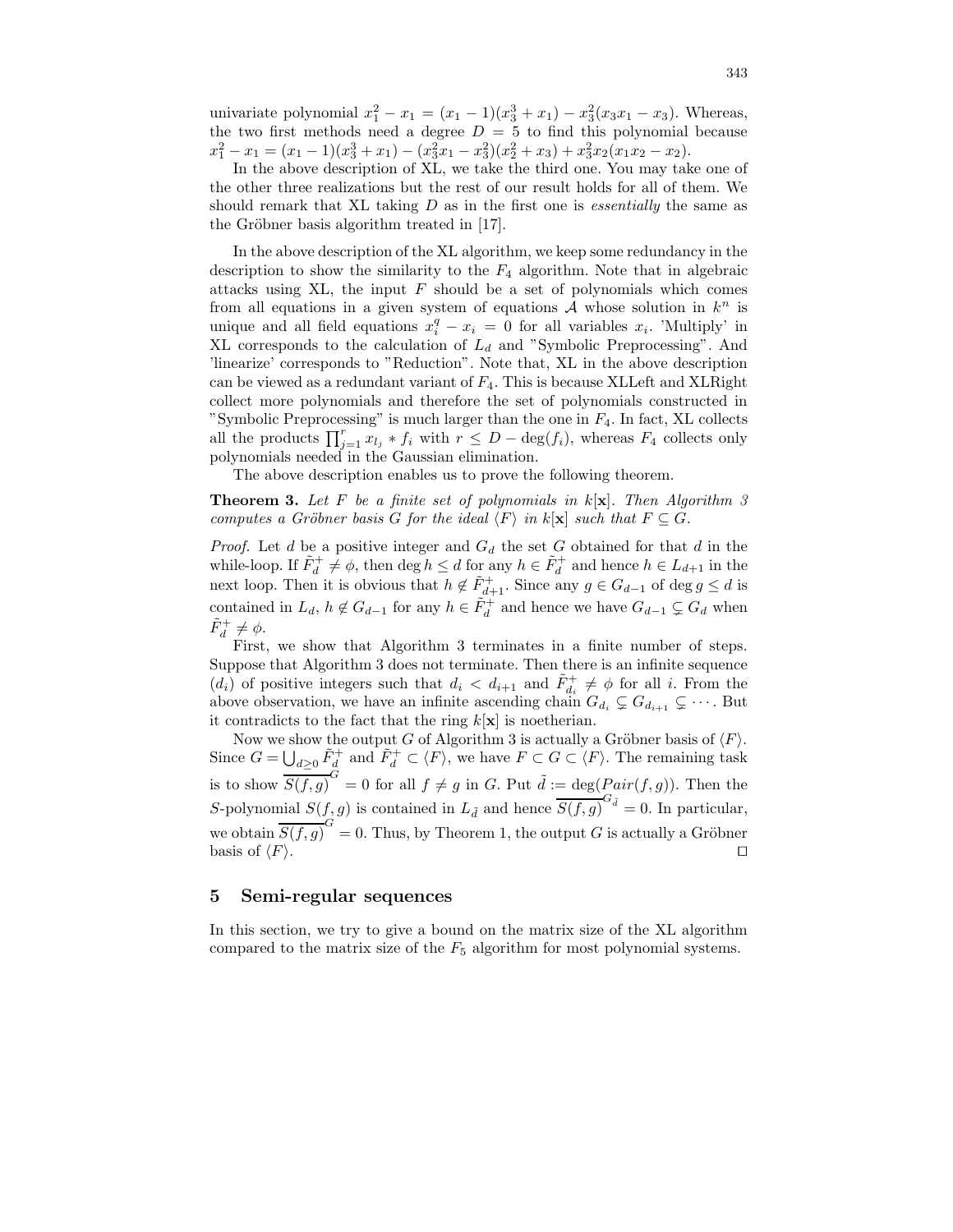#### 5.1 Presentation of Semi-regular sequences

In the report [3], the notion of semi-regular sequences was presented for overdefined systems over the finite field  $\mathbb{F}_2$  and for affine systems. We have to distinguish two important cases for finite fields,  $\mathbb{F}_2$  and  $\mathbb{F}_q$ . In the field  $\mathbb{F}_2$ , we have a criterion deduced from the Frobenius application. If we are interested in a system A on a field  $\mathbb{F}_q$ , with  $q \gg n$ , i.e. q is very high compared to n, then the trivial relation issued from the Frobenius application will not be reached during computation and all the computation done is similar to computation on Q.

#### Definition 6.

- **Homogeneous semi-regular sequence :** Let  $f_1, \ldots, f_m$  be a sequence of m homogeneous polynomials (i.e. for all monomial t of  $f_i$ ,  $deg(t) = deg(f_i)$  in  $\mathcal{R}_n^h := \mathbb{F}_2[x_1,\ldots,x_n]/\langle x_1^2,\ldots,x_n^2\rangle$  or  $\mathbb{Q}[x_1,\ldots,x_n]$ ), and  $\mathcal{I} = \langle f_1,\ldots,f_m\rangle$ an ideal of  $\mathcal{R}_n^h$  or  $\mathbb{Q}[x_1,\ldots,x_n]$ .
	- The degree of regularity of  $\mathcal I$  is the minimal degree d such that {LT(f) | f ∈  $\mathcal{I}, \deg(f) = d\}$  is exactly the set of monomials of degree d in  $\mathcal{R}_n^h$ , denoted by  $D_{req}(\mathcal{I}).$
	- $-f_1, \ldots, f_m$  is a homogeneous semi-regular sequence on  $\mathbb{F}_2$  if  $\mathcal{I} \neq \mathcal{R}_n^h$ and for  $i \in \{1, \ldots, m\}$ , if  $g_i f_i = 0$  in  $\mathcal{R}_n^h / \langle f_1, \ldots, f_{i-1} \rangle$  and  $\deg(g_i f_i)$  $D_{reg}(\mathcal{I})$  then  $g_i = 0$  in  $\mathcal{R}_n^h / \langle f_1, \ldots, f_{i-1}, f_i \rangle$ .
	- $f_1, \ldots, f_m$  is a homogeneous semi regular sequence on  $\mathbb{Q}$  if  $\mathcal{I} \neq \mathbb{Q}[x_1, \ldots, x_n]$ and for  $i \in \{1, \ldots, m\}$ , if  $g_i f_i = 0$  in  $\mathbb{Q}[x_1, \ldots, x_n]/\langle f_1, \ldots, f_{i-1}\rangle$  and  $\deg(g_i f_i) < D_{reg}(\mathcal{I})$  then  $g_i = 0$  in  $\mathbb{Q}[x_1, \ldots, x_n]/\langle f_1, \ldots, f_{i-1} \rangle$ .

Affine semi-regular sequence : Let  $f_1, \ldots, f_m$  be a sequence of m polynomials, and  $\mathcal{I} = \langle f_1, \ldots, f_m \rangle$  an ideal of  $\mathbb{F}_2[x_1, \ldots, x_n]/\langle x_1^2 - x_1, \ldots, x_n^2 - x_n \rangle$ 

- or  $\mathbb{Q}[x_1,\ldots,x_n]$ . Let  $f_i^h$  the homogeneous part of the largest degree of  $f_i$ .  $-f_1, \ldots, f_m$  is a semi-regular sequence if  $f_1^h, \ldots, f_m^h$  is a homogeneous semi-regular sequence.
- the degree of regularity of  $\mathcal I$  is the degree of regularity of  $\langle f_1^h, \ldots, f_m^h \rangle$ , denoted by  $D_{rea}.$

With this sequence of polynomials, the matrix generated by the  $F_5$  algorithm has a full rank for the degree  $d < D_{req}$ . Moreover, all polynomials computed by  $F_5$  have a degree lower or equal to  $D_{reg}$ .

This means that, for semi-regular sequences, the number of rows  $H_{m,n}(d)$ of the matrix in the homogeneous case, for  $d < D_{reg}$ , is known, and is given by a recurrence formula  $H_{m,n}(d) = H_{m-1,n}(d) + \#\{m_\ell \text{ monomial of degree } d - \ell\}$  $d_m$ } –  $H_{m,n}(d - d_m)$  with initial conditions  $H_{m,n}(d) = 0$  if  $m \leq 0$  or  $d <$  $min(\deg(f_k) | k \leq m$ . Then the number of rows of a matrix for the affine case is  $\sum_{d'=1}^{d} H_{m,n}(d')$ .

The degree  $D_{req}$  corresponds to the degree d when we will have more rows than columns for the homogeneous part of the largest degree. It is the minimal degree such that  $H_{m,n}(d) > #{m_\ell \text{ monomial of degree } d}$ . If we consider the series  $f(y) = \sum_{d\geq 0} (H_{m,n}(d) - \# \{m_\ell \text{ monomial of degree } d\}) y^d$ , the degree  $D_{reg}$ is given when the coefficient of this series is negative. the expression of  $f$  for quadratic equations is :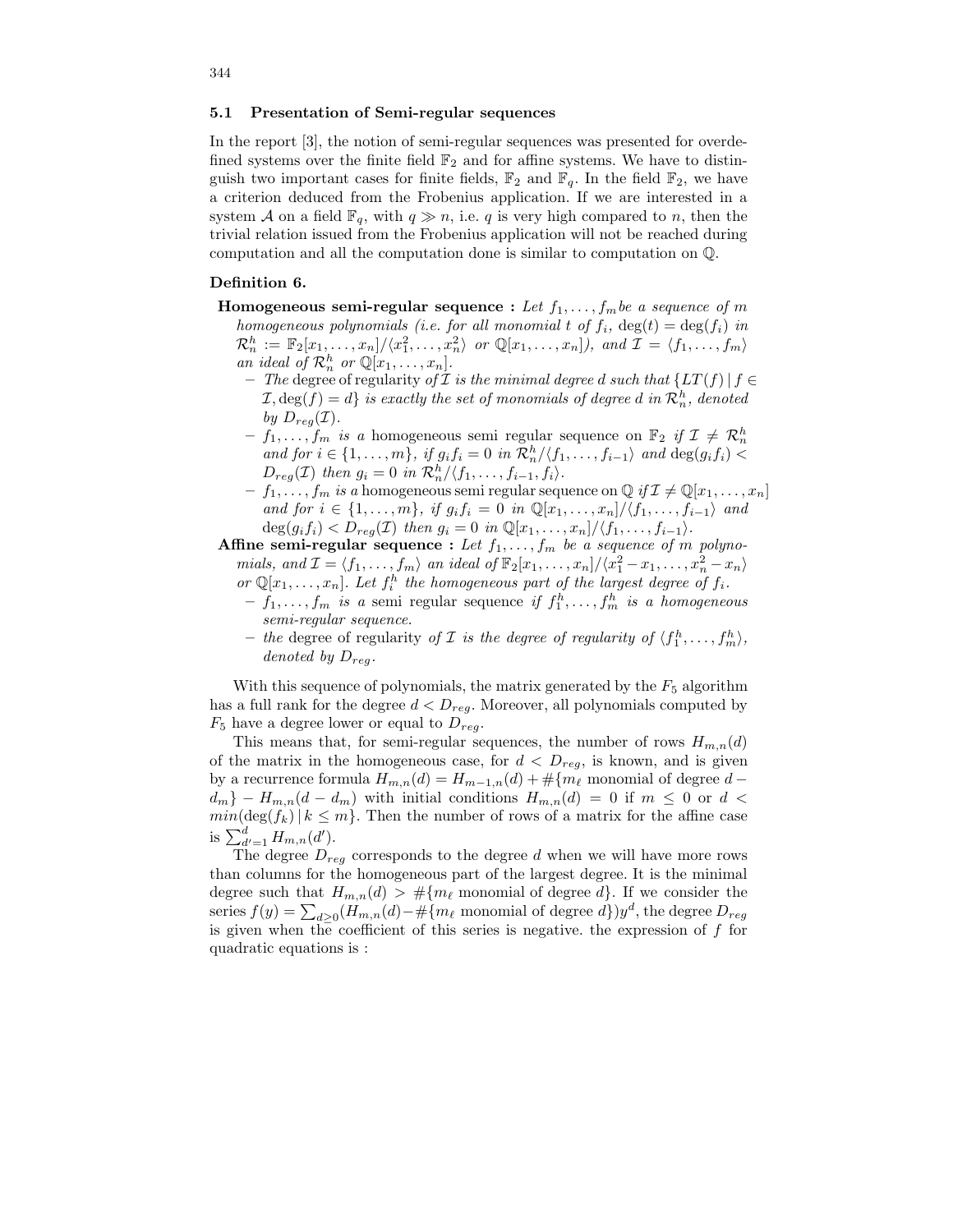$$
\frac{(1+y)^n}{(1+y^2)^m} \text{ for } \mathbb{F}_2 \qquad \qquad \frac{(1-y^2)^m}{(1-y)^n} \text{ for } \mathbb{F}_q \text{, with } q \gg n.
$$

Moreover, in the article [3], the authors have made a conjecture verified on many computer experiments:

Conjecture 1. almost all polynomial systems are semi-regular sequences.

As the XL algorithm computes for an homogeneous system, we work on semi-regular sequences such that the homogenization of the sequences is still semi-regular. With these hypotheses, the conjecture is still true.

If we want to find an univariate polynomial for the original description of XL, we need to have a number of rows higher than the number of monomials with degree  $D$  minus the number of univariate monomials in  $X_1$  (i.e.,  $X_1$  and 1 for  $\mathbb{F}_2$  and  $1, \ldots, X_1^D$ , for  $\mathbb{F}_q$ ).

This means that the degree  $D$  of the XL algorithm is given when the coefficient of this series is negative. the expression of  $f$  for quadratic equations is :

$$
\frac{(1+y)^n}{(1-y)(1+y^2)^m} - \frac{1+y}{1-y} \text{ for } \mathbb{F}_2 \qquad \qquad \frac{(1-y^2)^m}{(1-y)^{n+1}} - \frac{1}{(1-y)^2} \text{ for } \mathbb{F}_q \text{, with } q \gg n.
$$

#### 5.2 On the field  $\mathbb{F}_2$

Figure 1(a) presents a comparison of the degree reached between the XL algorithm and Gröbner basis computation for a variation of the number of variables n and Figure 1(b) for a variation of the number of equations m.



Fig. 1. Behavior of the XL algorithm and the  $F_5$  algorithm on  $\mathbb{F}_2$ 

With these figures, we do not have a noticeable difference between the degree reached by the two algorithms. So we can say that for random systems, the methods of XL and Gröbner basis are almost the same.

For the complexity point of view, if  $N_D$  is the size of the matrix constructed, then the whole complexity is the cost of linear algebra on this matrix, which is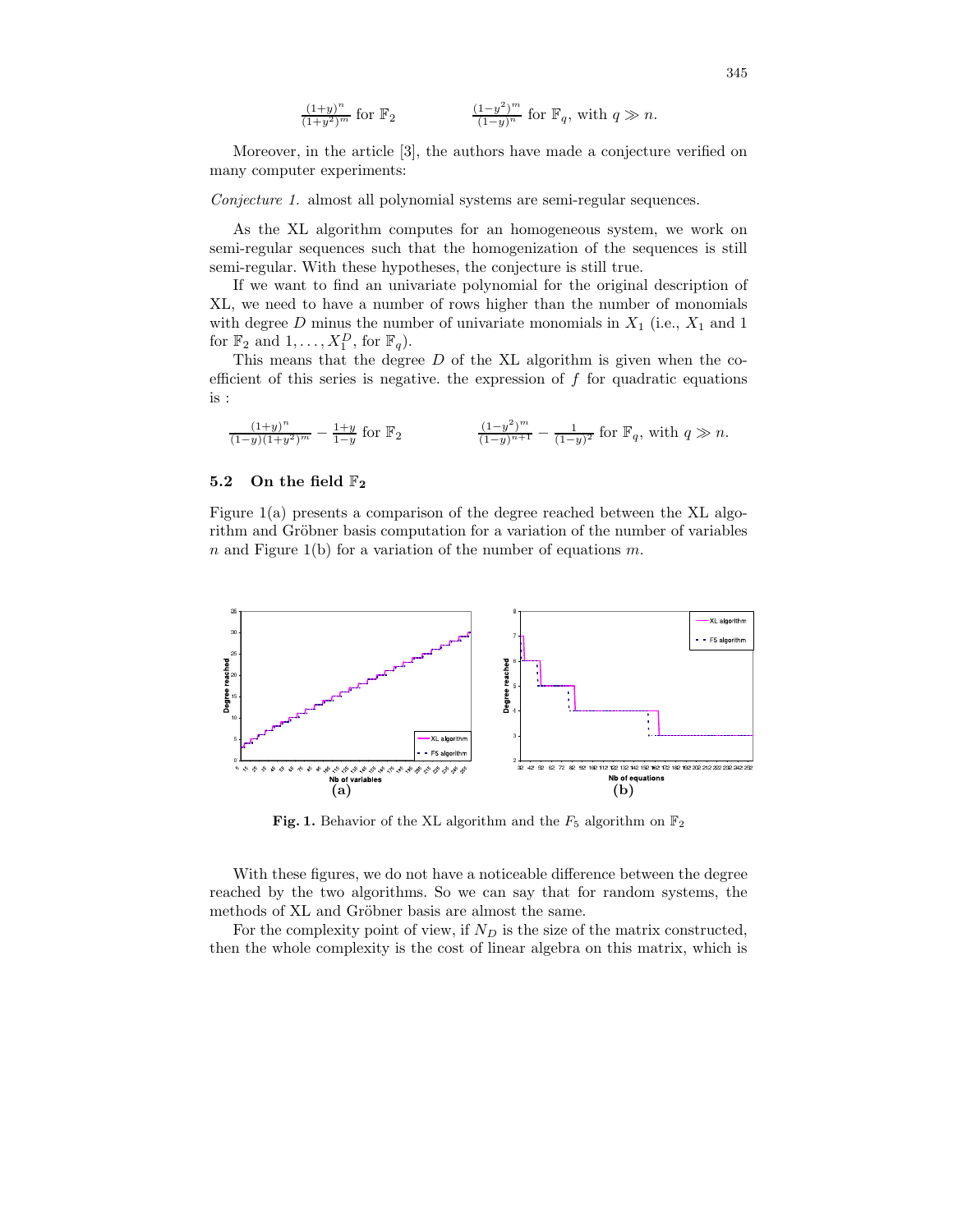$N_D^w$  where  $w \leq 3$  is the coefficient of linear algebra. The XL algorithm creates matrices with  $\sum_{i=1}^{m} \sum_{k=0}^{D-\deg(f_i)} \binom{n}{k}$  rows and  $\sum_{k=0}^{D} \binom{n}{k}$  columns, whereas  $F_5$ creates square matrices with  $\sum_{k=0}^{D} \binom{n}{k}$  columns.

So the number of columns for  $F_5$  algorithm matrices is lower or equal to the one for XL algorithm matrices whereas the number of rows of the matrices constructed is very different, Figure 2 presents the number of rows of each matrices with a logarithm scale. As we can see, the difference between the two curves gives us a multiplicative constant.



Fig. 2. Matrices of the XL algorithm and  $F_5$  algorithm on  $\mathbb{F}_2$ 

#### 5.3 On the field  $\mathbb{F}_q$ , with q large

Figure 3(a) presents a comparison of the degree reached between the XL algorithm and Gröbner basis computation for a variation of the number of variables n with  $m = n + 2$  and Figure 3(b) for a variation of the number of equations m. First we can see that for random polynomials we have always computed a Gröbner basis before finding the univariate polynomial for a degree  $D$ . Moreover, we can see the behavior of the degree of the XL algorithm does not seem to follow the formula  $\frac{n}{\sqrt{m}}$  as it was said in [6].

As the complexity is  $N_D^w$ , where  $N_D$  is the size of the matrix constructed and  $w$  the coefficient of linear algebra and the XL algorithm has a higher degree  $D$ than the  $F_5$  algorithm, the difference of the size of constructed matrices is very important. For example, for quadratic multivariate polynomials with  $n = 128$ and  $m = 130$ , the XL algorithm reached a degree 66 whereas the  $F_5$  algorithm reached a degree 61. So the matrices generated by the XL algorithm will have about  $94317 \times 10^{49}$  rows and  $6332 \times 10^{49}$  columns compared to squared matrices with only  $8.4 \times 10^{49}$  rows and columns for the  $F_5$  algorithm.

For the case  $m = n$ , the number of solutions with multiplicity of a random system with quadratic equations is  $\prod_{i=1}^{m} \deg(f_i) = 2^n$ , which is the Bezout bound. So the univariate polynomial has this degree and XL will terminate for this degree. Whereas, the computation of the Gröbner basis will not exceed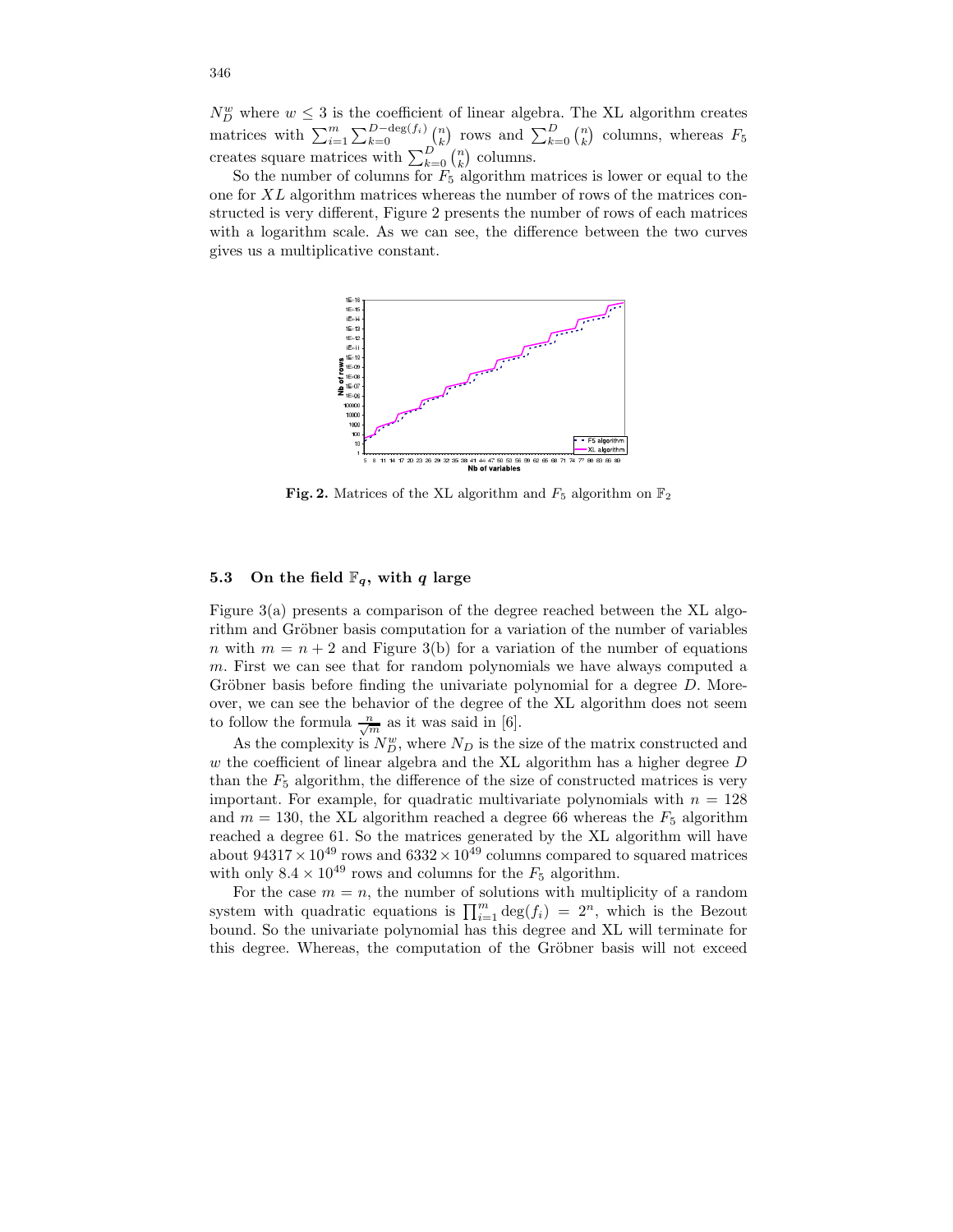

Fig. 3. Behavior of the XL algorithm and the  $F_5$  algorithm on  $\mathbb{F}_q$ 

 $1+\sum_{i=1}^{n}(\deg(f_i)-1)=n+1$  for any ordering. This computation is done with a DRL ordering and then we use the FGLM algorithm [13, 10] to find the wanted ordering.

All this study is still true if  $D < q$  and not only for  $q \gg n$ .

#### 6 Example on HFE systems

In cryptography, the systems studied seem to be random but have a structure behind them. So we need to make experimental tests on cryptosystems to have an idea of the efficiency of both algorithms.

Hidden Field Equations (HFE) is an asymmetric cryptosystem. It does not use the number theory but it is based on multivariate polynomials over a finite field (cf [18]). The idea of HFE is to take a secret univariate polynomial (the private key) on an extension of the finite field, then to express this polynomial on the finite field. We thus obtain an algebraic system (the public key). This system is composed with polynomials of degree 2.

We have implemented the XL algorithm in Magma to test on the examples. Moreover as the XL algorithm has a better behavior for  $m > n$ , we have fixed some variables to be in the case  $m = n + 2$ . We studied on both cases presented in section 5, for the field  $\mathbb{F}_2$ , we use secret polynomials with degree 17 and with degree 24 for the field  $\mathbb{F}_{16}$ .

With Figure  $4(a)$ , we see that the XL algorithm's maximal degree increases whereas for Gröbner basis computation, the degree of resolution does not change and does not exceed 3. In fact, the XL algorithm seems to follow Figure 1(a). So XL does not seem to find a difference between a random system and the HFE cryptosystem contrary to Gröbner basis computation.

Figure 4(b) confirms that the Buchberger algorithm is still better than the XL algorithm on a bigger field for a number of elements higher than 6.

We present then time computation on figure 5. For the XL algorithm, the main part of computation is done in the Gaussian elimination and not in the other part of the algorithm. As we can see, the Buchberger algorithm has a better behavior than the XL algorithm.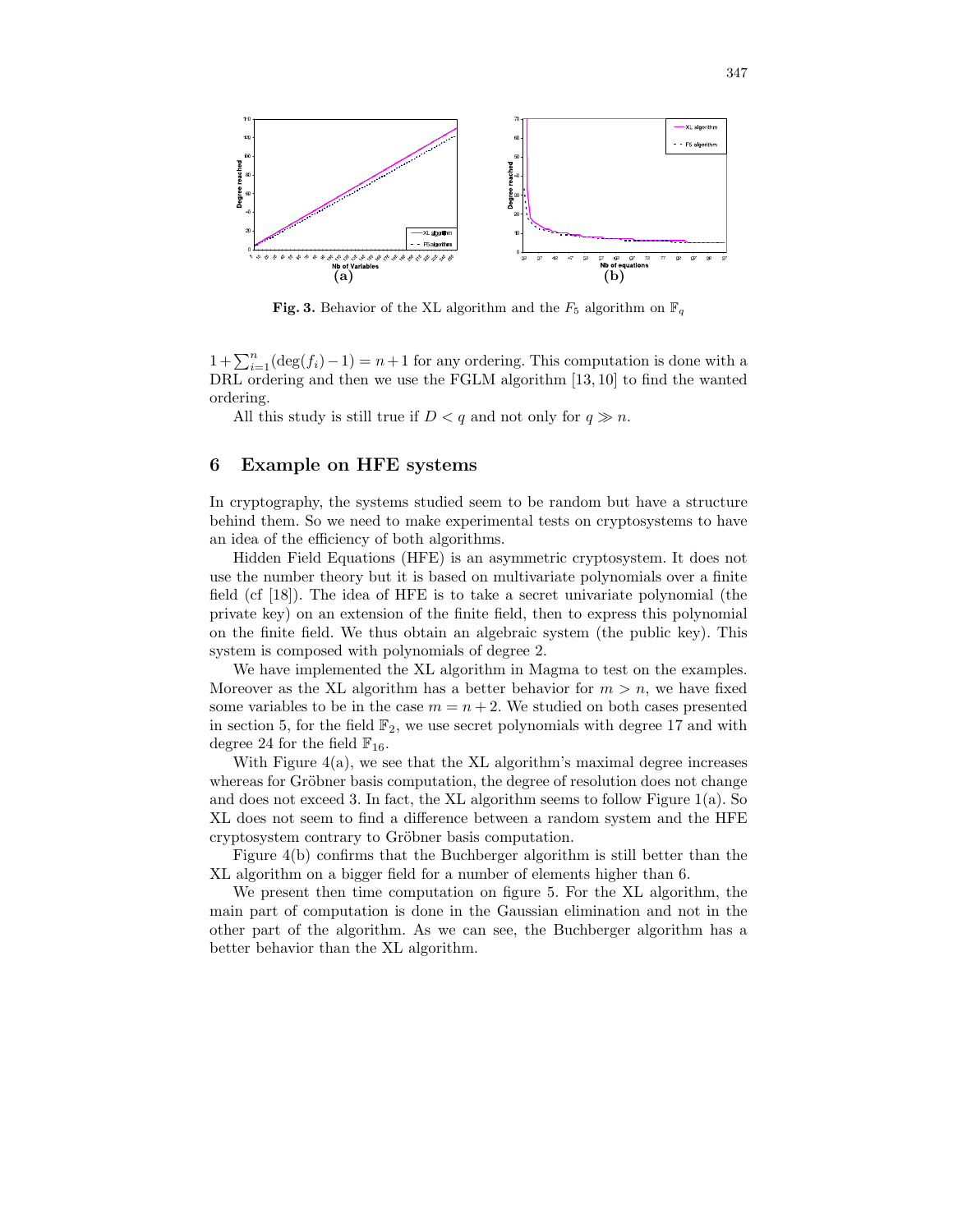

Fig. 4. Comparison between XL and Gröbner algorithms on HFE



Fig. 5. Time comparison between XL and Gröbner algorithms on HFE

## 7 Conclusion

In this paper, we compared the XL algorithm with Gröbner basis algorithms. First, we showed that to solve a system of algebraic equations treated in XL is equivalent to calculate the reduced Gröbner basis of the ideal associated with the system. Moreover we showed that the XL algorithm is also a Gröbner basis algorithm which can be represented as a redundant variant of a Gröbner basis algorithm  $F_4$ . Then we compared these algorithms on semi-regular sequences in two cases: in the fields  $\mathbb{F}_2$  and  $\mathbb{F}_q$  with  $q \gg n$ . We showed that the size of the matrix constructed by XL is huge compared to the ones of  $F_5$  algorithm. We gave an experimental study between XL and Buchberger algorithms on the cryptosystem HFE and found that the Buchberger algorithm had a better behavior. Our results imply that the XL algorithm is not so efficient as it was expected.

## References

- 1. F. Armknecht, M. Krause, "Algebraic Attacks on Combiners with Memory", Crypto 2003, LNCS 2729, pp. 162-176, Springer.
- 2. G. Ars and J.-C. Faugère. "Comparison of XL and Gröbner Basis Algorithms over Finite Fields." , Technical report, INRIA Rocquencourt, 2004.